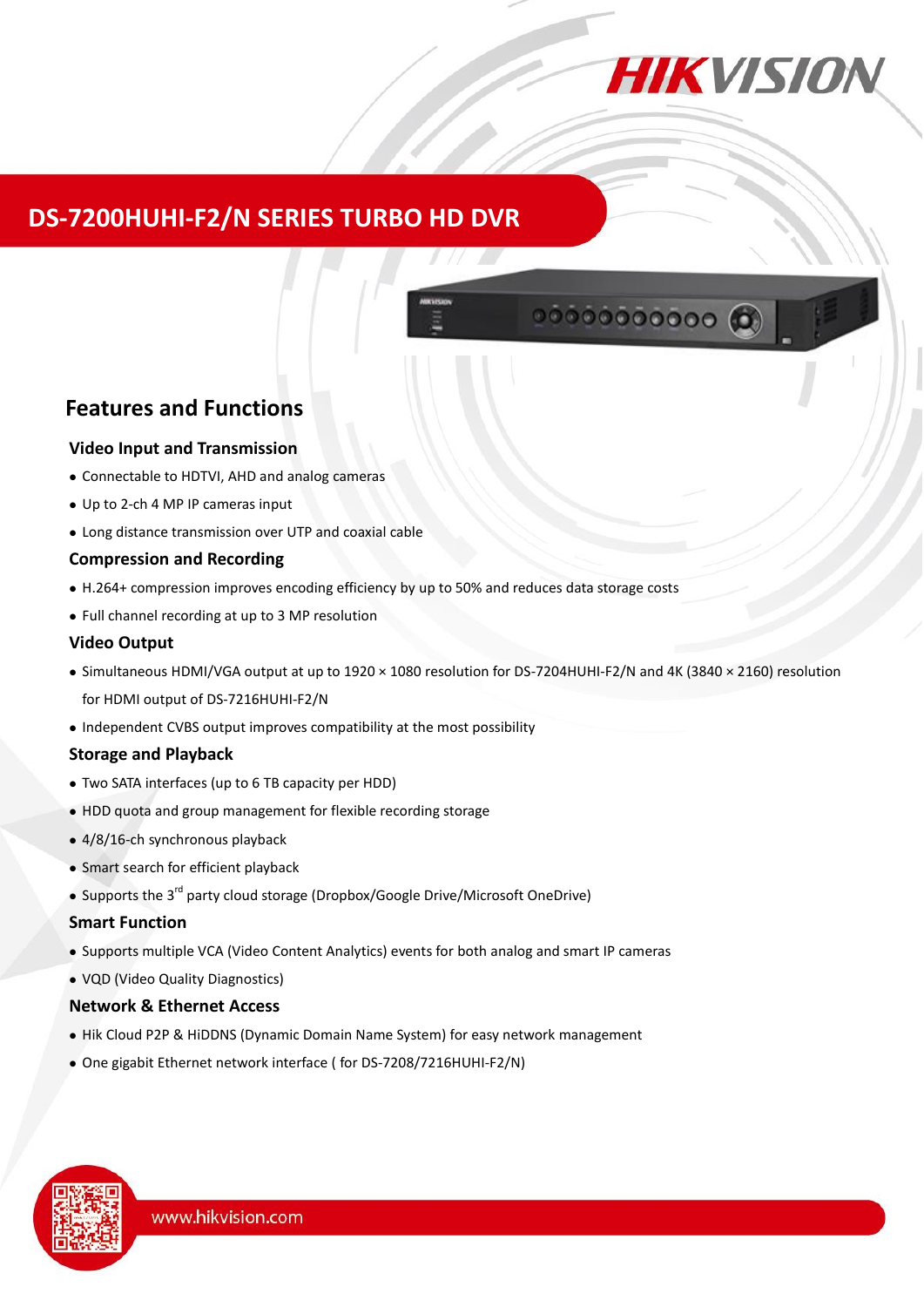

## **Specifications**

| <b>Model</b>                 |                                                                   | <b>DS-7204HUHI-F2/N</b>                                                                                                                             | <b>DS-7208HUHI-F2/N</b>                                                      | <b>DS-7216HUHI-F2/N</b>   |  |  |
|------------------------------|-------------------------------------------------------------------|-----------------------------------------------------------------------------------------------------------------------------------------------------|------------------------------------------------------------------------------|---------------------------|--|--|
|                              | Video                                                             | $H.264+ / H.264$                                                                                                                                    |                                                                              |                           |  |  |
| Video/Audio<br>input         | compression<br>Analog video                                       | $4$ -ch                                                                                                                                             | 8-ch                                                                         | $16$ -ch                  |  |  |
|                              | input                                                             |                                                                                                                                                     |                                                                              |                           |  |  |
|                              | <b>HDTVI input</b>                                                | BNC interface (1.0 Vp-p, 75 $\Omega$ ), supporting coaxitron connection<br>1080p/25Hz, 1080p/30Hz, 720p/25Hz, 720p/30Hz, 720P/50Hz, 720p/60Hz, 3 MP |                                                                              |                           |  |  |
|                              | <b>AHD input</b>                                                  | 720p/25Hz, 720p/30Hz                                                                                                                                |                                                                              |                           |  |  |
|                              | <b>CVBS input</b>                                                 | Support                                                                                                                                             |                                                                              |                           |  |  |
|                              | IP video input                                                    | $2$ -ch<br>Up to 4 MP resolution                                                                                                                    |                                                                              |                           |  |  |
|                              | <b>Audio</b><br>compression                                       | G.711u                                                                                                                                              |                                                                              |                           |  |  |
|                              | <b>Audio input</b><br>4-ch, RCA (2.0 Vp-p, 1 KΩ)                  |                                                                                                                                                     |                                                                              |                           |  |  |
|                              | <b>CVBS output</b>                                                | 1-ch, BNC (1.0 Vp-p, 75 Ω), resolution: PAL: 704 × 576, NTSC: 704 × 480                                                                             |                                                                              |                           |  |  |
| Video/Audio<br>output        |                                                                   | VGA: 1-ch, 1920 × 1080/60Hz, 1280 × 1024/60Hz, 1280 ×                                                                                               |                                                                              |                           |  |  |
|                              | <b>HDMI/VGA</b><br>output                                         | 1-ch, 1920 × 1080/60Hz, 1280 ×                                                                                                                      | 720/60Hz, 1024 × 768/60Hz                                                    |                           |  |  |
|                              |                                                                   | 1024/60Hz, 1280 × 720/60Hz,                                                                                                                         | HDMI: 1-ch, 4K (3840 × 2160)/30Hz, 2K (2560 × 1440)/60Hz,                    |                           |  |  |
|                              |                                                                   | $1024 \times 768/60$ Hz                                                                                                                             | $1920 \times 1080/60$ Hz, $1280 \times 1024/60$ Hz, $1280 \times 720/60$ Hz, |                           |  |  |
|                              |                                                                   |                                                                                                                                                     | 1024 × 768/60Hz                                                              |                           |  |  |
|                              | <b>Encoding</b><br>resolution                                     | 3 MP/1080p/720p/WD1/4CIF/VGA/CIF                                                                                                                    |                                                                              |                           |  |  |
|                              |                                                                   | Main stream:<br>3 MP@15fps;<br>1080p/720p/WD1/4CIF/VGA/CIF@25fps (P)/30fps (N)                                                                      |                                                                              |                           |  |  |
|                              | <b>Frame rate</b>                                                 | Sub-stream:<br>WD1/4CIF@12fps;<br>CIF/QVGA/QCIF@25fps (P)/30fps (N)                                                                                 |                                                                              |                           |  |  |
|                              | Video bit rate                                                    | 32 Kbps to 10 Mbps                                                                                                                                  |                                                                              |                           |  |  |
|                              | <b>Audio output</b>                                               | 1-ch, RCA (Linear, 1 KΩ)                                                                                                                            |                                                                              |                           |  |  |
|                              | Audio bit rate                                                    | 64 Kbps                                                                                                                                             |                                                                              |                           |  |  |
|                              | Dual stream                                                       | Support                                                                                                                                             |                                                                              |                           |  |  |
|                              | <b>Stream type</b><br><b>Synchronous</b>                          | Video, Video & Audio                                                                                                                                |                                                                              |                           |  |  |
|                              | playback                                                          | 4-ch                                                                                                                                                | 8-ch                                                                         | $16$ -ch                  |  |  |
| <b>Network</b>               | Remote<br>connections                                             | 128                                                                                                                                                 |                                                                              |                           |  |  |
| management                   | <b>Network</b><br>protocols                                       | TCP/IP, PPPoE, DHCP, Hik Cloud P2P, DNS, DDNS, NTP, SADP, NFS, ISCSI, UPnP™, HTTPS, ONVIF                                                           |                                                                              |                           |  |  |
|                              | <b>SATA</b>                                                       | 2 SATA interfaces                                                                                                                                   |                                                                              |                           |  |  |
|                              | <b>Hard disk</b><br>Up to 6 TB capacity for each disk<br>Capacity |                                                                                                                                                     |                                                                              |                           |  |  |
| <b>External</b><br>interface | Two-way audio<br>input                                            | 1-ch, RCA (2.0 Vp-p, 1 KΩ) (using the audio input)                                                                                                  |                                                                              |                           |  |  |
|                              | <b>Network</b><br>interface                                       | 1, RJ45 10M/100M<br>self-adaptive Ethernet interface                                                                                                | 1, RJ45 10M/100M/1000M self-adaptive Ethernet interface                      |                           |  |  |
|                              | <b>USB</b> interface                                              | $2 \times$ USB 2.0                                                                                                                                  | Front panel: 1× USB 2.0<br>Rear panel: 1×USB 3.0                             |                           |  |  |
|                              | Serial interface                                                  | RS-485 (half-duplex)                                                                                                                                |                                                                              |                           |  |  |
|                              | Alarm in/out                                                      | 4/1                                                                                                                                                 | 8/4                                                                          | 16/4                      |  |  |
| General                      | Power supply                                                      | 12 VDC                                                                                                                                              |                                                                              |                           |  |  |
|                              | <b>Consumption</b><br>(without HDD)                               | $\leq$ 15 W                                                                                                                                         | $\leq 20$ W                                                                  | $\leq 20$ W               |  |  |
|                              | <b>Working</b><br>temperature                                     | -10 °C to +55 °C (14 °F to 131 °F)                                                                                                                  |                                                                              |                           |  |  |
|                              | <b>Working</b><br>humidity                                        | 10% to 90%                                                                                                                                          |                                                                              |                           |  |  |
|                              | <b>Dimensions</b><br>$(W \times D \times H)$                      | $380 \times 320 \times 48$ mm (15.0 $\times$ 12.6 $\times$ 1.9 inch)                                                                                |                                                                              |                           |  |  |
|                              | Weight<br>(without HDD)                                           | ≤ 1.5 kg $(3.3 \text{ lb})$                                                                                                                         | ≤ 2 kg $(4.4 \text{ lb})$                                                    | ≤ 2 kg $(4.4 \text{ lb})$ |  |  |

**SLL** 

**NOTE** Each two video channels are grouped in sequence, e.g., CH01 and CH02, CH03 and CH04..., and each two channels in the same group must be connected with the same type of video source selected on GUI. For example, when the TVI/CVBS signal mode is selected, then either TVI or CVBS signal input can be connected to the channels in the same group; and when the AHD signal mode is selected, only the AHD signal input can be connected. The above information is for reference only. Please refer to the specific configuration of the device.